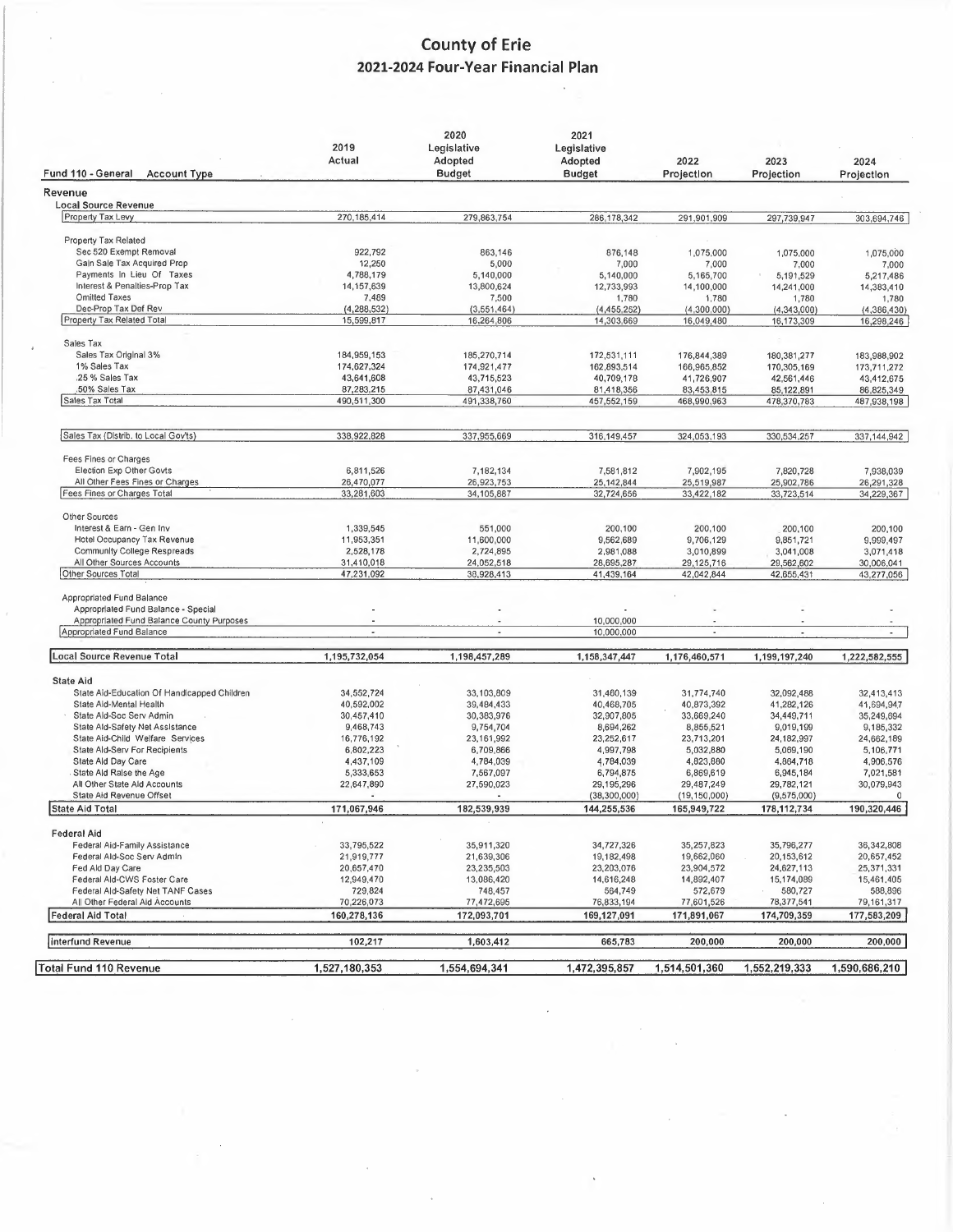## **County of Erie** 2021-2024 Four-Year Financial Plan

 $\overline{\phantom{a}}$ 

| Fund 110 - General<br><b>Account Type</b>                         | 2019<br>Actual            | 2020<br>Legislative<br>Adopted<br><b>Budget</b> | 2021<br>Legislative<br>Adopted<br><b>Budget</b> | 2022<br>Projection         | 2023<br>Projection         | 2024<br>Projection         |
|-------------------------------------------------------------------|---------------------------|-------------------------------------------------|-------------------------------------------------|----------------------------|----------------------------|----------------------------|
| Expense                                                           |                           |                                                 |                                                 |                            |                            |                            |
| <b>Personal Service Related Expense</b>                           |                           |                                                 |                                                 |                            |                            |                            |
| <b>Personal Services</b>                                          |                           |                                                 |                                                 |                            |                            |                            |
| Full-Time Salaries                                                | 197,560,133               | 221,301,546                                     | 218,706,015                                     | 224,173,665                | 229,778,007                | 235,522,457                |
| Part-Time Wages                                                   | 3,003,380                 | 4,229,927                                       | 3,279,120                                       | 3,361,098                  | 3,445,125                  | 3,531,254                  |
| Regular Part Time Wages<br>Seasonal Emp Wages                     | 1,679,116<br>734,761      | 2,205,368                                       | 1,419,093                                       | 1,454,570                  | 1,490,935                  | 1,528,208                  |
| Personal Services Total                                           | 202,977,390               | 890,602<br>228,627,443                          | 912,836<br>224,317,064                          | 935,657<br>229,924,990     | 959,048<br>235,673,115     | 983,025<br>241,564,944     |
|                                                                   |                           |                                                 |                                                 |                            |                            |                            |
| Employee Payments non-salary                                      |                           |                                                 |                                                 |                            |                            |                            |
| Shift Differential                                                | 1,508,258                 | 1,678,180                                       | 1,620,645                                       | 1,661,161                  | 1,702,690                  | 1,745,257                  |
| Uniform Allowance<br>Holiday Worked                               | 1,022,250                 | 1,051,225                                       | 908,600                                         | 917,686                    | 926,863                    | 936,131                    |
| Line-Up                                                           | 1,824,913<br>2,261,717    | 2,068,133<br>2,884,365                          | 1,840,583<br>2,552,179                          | 1,886,598<br>2,615,983     | 1,933,763<br>2,681,383     | 1,982,107<br>2,748,418     |
| Other Employee Pymts                                              | 1,746,587                 | 1,680,705                                       | 1,728,985                                       | 1,772,210                  | 1,816,515                  | 1,861,928                  |
| Overtime                                                          | 19,893,756                | 19,106,603                                      | 13,116,177                                      | 13,444,081                 | 13,780,183                 | 14,124,688                 |
| Employee Payments non-salary Total                                | 28,257,481                | 28,469,211                                      | 21,767,169                                      | 22,297,719                 | 22,841,397                 | 23,398,529                 |
| <b>Fringe Benefits</b>                                            |                           |                                                 |                                                 |                            |                            |                            |
| Fringe Benefits- FICA                                             | 17,067,285                | 19,530,194                                      | 18,544,107                                      | 19,295,037                 | 19,776,360                 | 20,269,706                 |
| Fringe Benefits-Medical Insurance                                 | 41,489,454                | 38,826,761                                      | 37,485,632                                      | 40,416,671                 | 42,253,380                 | 44,173,591                 |
| Fringe Benefits-Workers Compensation                              | 4,959,465                 | 6,961,230                                       | 6,565,981                                       | 6,835,235                  | 7,005,743                  | 7,180,510                  |
| Fringe Benefits-Unemployment Insur.                               | 213,239                   | 357,415                                         | 714,830                                         | 438,868                    | 449,815                    | 461,036                    |
| Fringe Benefits-Retiree Med Insur.                                | 26,983,063                | 36,915,896                                      | 30,337,265                                      | 33,478,277                 | 34,141,840                 | 34,818,582                 |
| Fringe Benefits-Retirement                                        | 30,896,473                | 33,699,158                                      | 34,783,144                                      | 36,121,571                 | 36,948,594                 | 37,794,581                 |
| Fringe Benefits Total                                             | 121,608,979               | 136,290,654                                     | 128,430,959                                     | 136,585,659                | 140,575,732                | 144,698,006                |
| Countywide Personnel Adjustments                                  | 52.59%                    | 53.01%                                          | 52.19%                                          | 6.35%<br>54.15%            | 2.92%<br>54.38%            | 2.93%<br>54.61%            |
| Salary Adjustments                                                |                           |                                                 |                                                 |                            |                            |                            |
| Reductions (Vacancy Savings)<br>Countywide Personnel Adjustments  |                           | (1,800,000)<br>(1,800,000)                      | (3,627,601)<br>(3,627,601)                      | (1,800,000)<br>(1,800,000) | (1,800,000)<br>(1,800,000) | (1,800,000)<br>(1,800,000) |
|                                                                   |                           |                                                 |                                                 |                            |                            |                            |
| Personal Service Related Expense Total                            | 352,843,850               | 391,587,308                                     | 370,887,591                                     | 387,008,368                | 397,290,244                | 407,861,479                |
| <b>Other Departmental Expense</b>                                 |                           |                                                 |                                                 |                            |                            |                            |
| Supplies & Repairs                                                |                           |                                                 |                                                 |                            |                            |                            |
| <b>Auto Supplies</b>                                              | 1,616,871                 | 1,827,875                                       | 1,616,875                                       | 1,641,127                  | 1,665,745                  | 1,690,730                  |
| All Other                                                         | 5,947,910                 | 8,264,527                                       | 6,059,783                                       | 6,150,680                  | 6,242,940                  | 6,336,584                  |
| Supplies and Repairs                                              | 7,564,781                 | 10,092,402                                      | 7,676,658                                       | 7,791,807                  | 7,908,685                  | 8,027,314                  |
| Other                                                             |                           |                                                 |                                                 |                            |                            |                            |
| <b>Risk Retention</b>                                             | 2,687,253                 | 3,019,400                                       | 3,019,400                                       | 3,000,000                  | 3,000,000                  | 3,000,000                  |
| Control Board                                                     | 153,998                   | 504,000                                         | 504,000                                         | 504,000                    | 504,000                    | 504,000                    |
| Rental                                                            | 7,997,570                 | 9,350,348                                       | 9,716,087                                       | 9,813,248                  | 9,911,380                  | 10,010,494                 |
| DSS Pivot Wages/Chargebacks/Training                              | 5,028,802                 | 5,733,208                                       | 5,691,136                                       | 5,748,047                  | 5,805,528                  | 5,863,583                  |
| <b>Utility Charges</b>                                            | 2,346,528                 | 2,628,425                                       | 2,735,248                                       | 2,776,277                  | 2,817,921                  | 2,860,190                  |
| All Other                                                         | 4,312,656                 | 6,267,948                                       | 5,620,285                                       | 5,704,589                  | 5,790,158                  | 5,877,010                  |
| Other Total                                                       | 22,526,807                | 27,503,329                                      | 27,286,156                                      | 27,546,161                 | 27,828,987                 | 28,115,277                 |
| Contractual                                                       |                           |                                                 |                                                 |                            |                            |                            |
| Sales Tax as Ald to Local Governments                             |                           |                                                 |                                                 |                            |                            |                            |
| Sales Tax Distrib to Cities, Towns & Sch Dist. from 3%            | 338,922,828               | 337,955,669                                     | 316,149,457                                     | 324,053,193                | 330,534,257                | 337, 144, 942              |
| Sales Tax Flat Distrib.to Cities and Towns from 1%                | 12,500,000                | 12,500,000                                      | 12,500,000                                      | 12,500,000                 | 12,500,000                 | 12,500,000                 |
| Sales Tax Distributed to NFTA<br>Sub Total - Local Gov. Sales Tax | 21,828,416<br>373,251,244 | 21,865,186<br>372,320,855                       | 20,361,690<br>349,011,147                       | 20,870,732<br>357,423,925  | 21,288,147<br>364,322,404  | 21,713,910<br>371,358,852  |
| Other Agency Contractual or Mandated Payments                     |                           |                                                 |                                                 |                            |                            |                            |
| Indigent Defense - Legal Aid/Bar Assoc.                           | 12,944,486                | 13,220,137                                      | 13,220,137                                      | 13,418,439                 | 13,619,716                 | 13,824,011                 |
| NFTA Sec 18 B                                                     | 3,657,200                 | 3,657,200                                       | 3,657,200                                       | 3,657,200                  | 3,657;200                  | 3,657,200                  |
| Contractual-ECMCC Healthcare Network                              | 7,433,552                 | 7,175,477                                       | 7,735,641                                       | 7,851,676                  | 7,969,451                  | 8,088,993                  |
| <b>Cultural/Community Agencies</b>                                | 7,256,090                 | 7,277,700                                       | 10,343,900                                      | 7,463,814                  | 7,575,771                  | 7,689,407                  |
| Buffalo Bills Game Day Expense                                    | 2,510,818                 | 2,629,624                                       | 2,649,291                                       | 2,728,770                  | 2,810,633                  | 2,894,952                  |
| Stadium - Working Capital Assistance                              | 1,611,556                 | 1,693,800                                       | 1,695,750                                       | 1,746,623                  | 1,799,021                  | 1,852,992                  |
| Social Services/Youth/Mental Health Agencles                      | 81,596,516                | 81,632,080                                      | 87,371,826                                      | 88,682,403                 | 90,012,639                 | 91,362,829                 |
| Vislt Niagara (CVB) Subsidy                                       | 3,559,738                 | 3,630,933                                       | 3,630,933                                       | 3,685,397                  | 3,740,678                  | 3,796,788<br>258,307       |
| Bflo Niagara Film Comm WNED<br>Convention Center Subsidy          | 292,000                   | 247,023                                         | 247,023                                         | 250,728<br>1,895,564       | 254,489<br>1,923,998       | 1,952,858                  |
| County Residents at Other Community Colleges                      | 1,830,932<br>7,381,087    | 1,867,551<br>7,188,870                          | 1,867,551<br>7,243,300                          | 7,388,166                  | 7,535,929                  | 7,686,648                  |
| Legislative Earmarks                                              | 16,500                    |                                                 |                                                 | 0                          | 0                          |                            |
| All Other Contractual Accounts                                    | 22,876,853                | 28,817,587                                      | 25,461,375                                      | 25,843,296                 | 26,230,945                 | 26,624,409                 |
| Contractual Total                                                 | 526,218,572               | 531,358,837                                     | 514,135,074                                     | 522,036,001                | 531,452,874                | 541,048,246                |
| Equipment                                                         | 3,004,140                 | 3,311,167                                       | 1,425,979                                       | 1,497,278                  | 1,572,142                  | 1,650,749                  |
|                                                                   |                           |                                                 |                                                 |                            |                            |                            |
| Allocation<br>Interfund-Erie Community College                    | 17, 114, 317              | 17,724,317                                      | 18,084,317                                      | 18,084,317                 | 18,084,317                 | 18,084,317                 |
| Interfund-Utilities Fund                                          | 3,048,700                 | 3,839,133                                       | 3,650,089                                       | 3,704,840                  | 3,760,413                  | 3,816,819                  |
| County Share - Grants                                             | 5,773,939                 | 7,007,564                                       | 6,809,630                                       | 6,945,823                  | 7,084,739                  | 7,226,434                  |
| Interfund-Road                                                    | 19,170,857                | 15,939,104                                      | 9,505,868                                       | 14,743,515                 | 15,600,927                 | 16,412,945                 |
| Interfund -Library Subsidy                                        |                           |                                                 |                                                 |                            |                            |                            |
| Interfund E911 Subsidy                                            | 3,818,787                 | 4,370,528                                       | 4,089,578                                       | 4,171,370                  | 4,254,797                  | 4,339,893                  |
| Interfund COVID Response                                          |                           |                                                 | 5,070,900                                       | (4,085,871)                | (3,967,589)                | (4,046,940)                |
| Interdepartmental Billings<br>All Other Allocation Accounts       | (3,791,522)<br>1,969,800  | (4, 171, 622)<br>3,954,187                      | (4,005,756)<br>302,000                          | 306,530                    | 311,128                    | 315,795                    |
| Allocation Total                                                  | 47,104,878                | 48,663,211                                      | 43,506,626                                      | 43,870,524                 | 45,128,732                 | 46,149,263                 |
|                                                                   |                           |                                                 |                                                 |                            |                            |                            |

 $\bar{\mathcal{L}}$